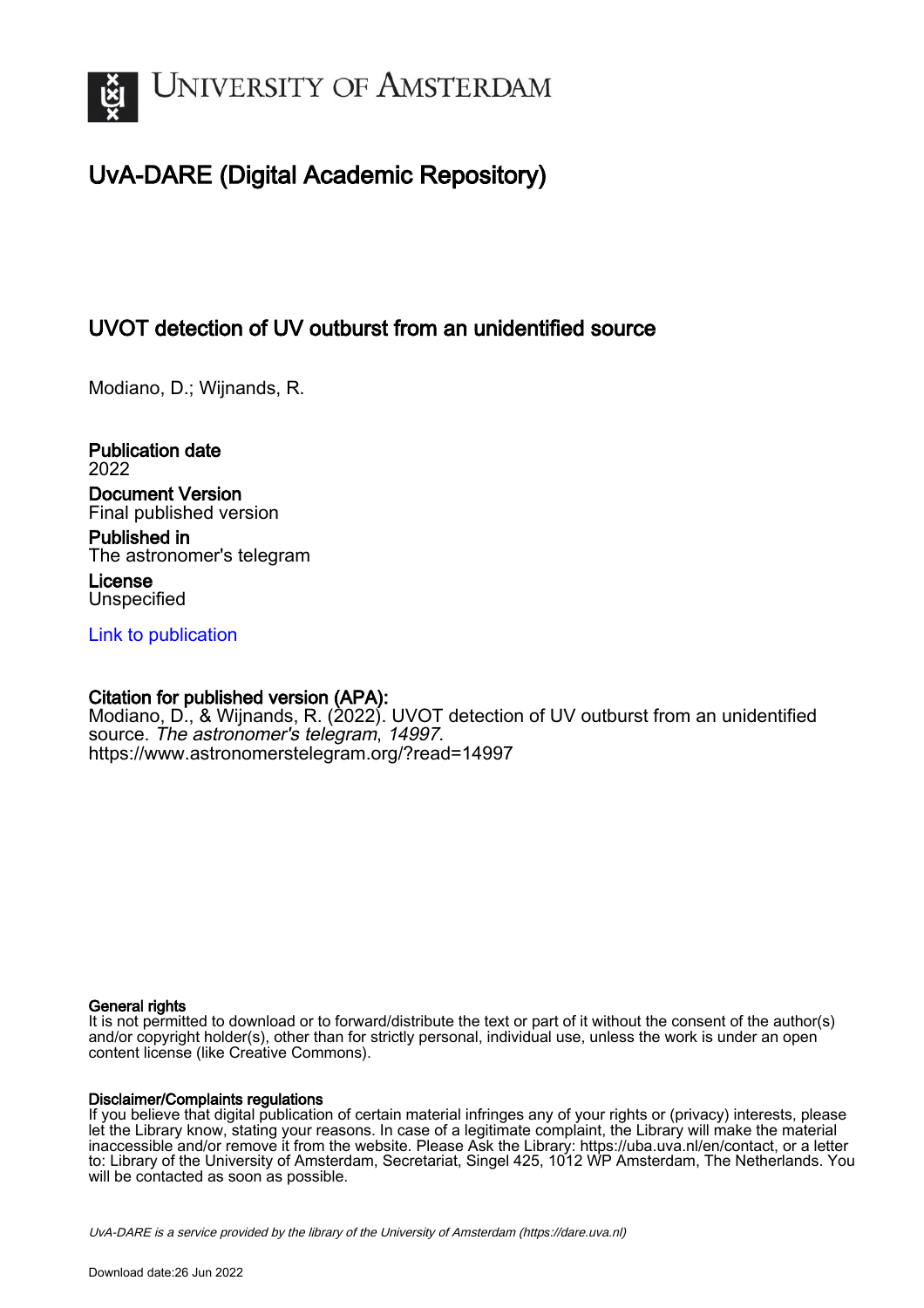

Thanks to Patrons, The Astronomer's Telegram is free to read, free to publish and always will be. Thank you.

[ [Previous](https://www.astronomerstelegram.org/?read=14996) | [Next](https://www.astronomerstelegram.org/?read=14998) | **[ADS](https://ui.adsabs.harvard.edu/search/q=bibstem%3A%22ATel14997%22)** ]

## **UVOT detection of UV outburst from an unidentified source**

## ATel #14997; *[David Modiano \(Anton Pannekoek Institute\), Rudy Wijnands \(Anton](mailto:d.modiano@uva.nl) [Pannekoek Institute\)](mailto:d.modiano@uva.nl) on 25 Oct 2021; 12:48 UT*

*Credential Certification: David Modiano (d.modiano@uva.nl)*

Subjects: Optical, Ultra-Violet, Cataclysmic Variable, Transient

### [Tweet](https://twitter.com/share?ref_src=twsrc%5Etfw)

Recently we initiated the Transient UV Objects (TUVO) project, in which we search for serendipitous UV transients in near-real time in Swift/UVOT data using a purposely-built pipeline. Using this method, we recently detected a significant (>4 magnitudes), UVbright outburst from an unidentified source, lasting at least one week.

On October 13 our pipeline detected the transient at RA=05:09:34.36 and Dec=+05:34:13.3. The source was at AB magnitudes 19.2 +/- 0.4, 18.6 +/- 0.2, 19.7 +/- 0.3, 19.9 +/- 0.3, and 19.4 +/- 0.2 in the B, U, UVW1, UVM2 and UVW2 bands, respectively, and was not detected with the V filter (3-sigma upper limit >19.3). This indicates a relatively flat outburst spectrum in the blue-UV range peaking in the U band.

We stacked all archival UVOT images in the V (total exposure time 9ks), B (10ks), U (23ks), UVW1 (43ks), UVM2 (66ks), and UVW2 (62ks) filters, and from the stacked images determined deeper upper limits at the source position of 20.3, 21.2, 22.4, 23.0, 23.6, 23.8 magnitudes, respectively. This allowed us to estimate an outburst amplitude of at least around 4 magnitudes in the U-UV (though it could be significantly greater, depending on the still unknown brightness of the source in quiescence).

In subsequent UVOT observations on October 20, the source was again not detected in V (upper limit >19.3), but it had slightly brightened in B (18.6 +/- 0.3) and it had decayed in U, UVW1, and UVW2 to 19.5 +/- 0.3, 20.1 +/- 0.3, and 20.6 +/- 0.3, respectively (no data were obtained in the UVM2 filter).

A ZTF alert for a source at this position was also found (October 10), with detections in g and r bands at magnitudes of around 19.2 and 19.3, respectively, and again in the g band on October 17 at 19.8 mag. A previous detection with ZTF was made in 2019 (ZTF19abqykum) at similar brightness, indicating that this source undergoes recurrent